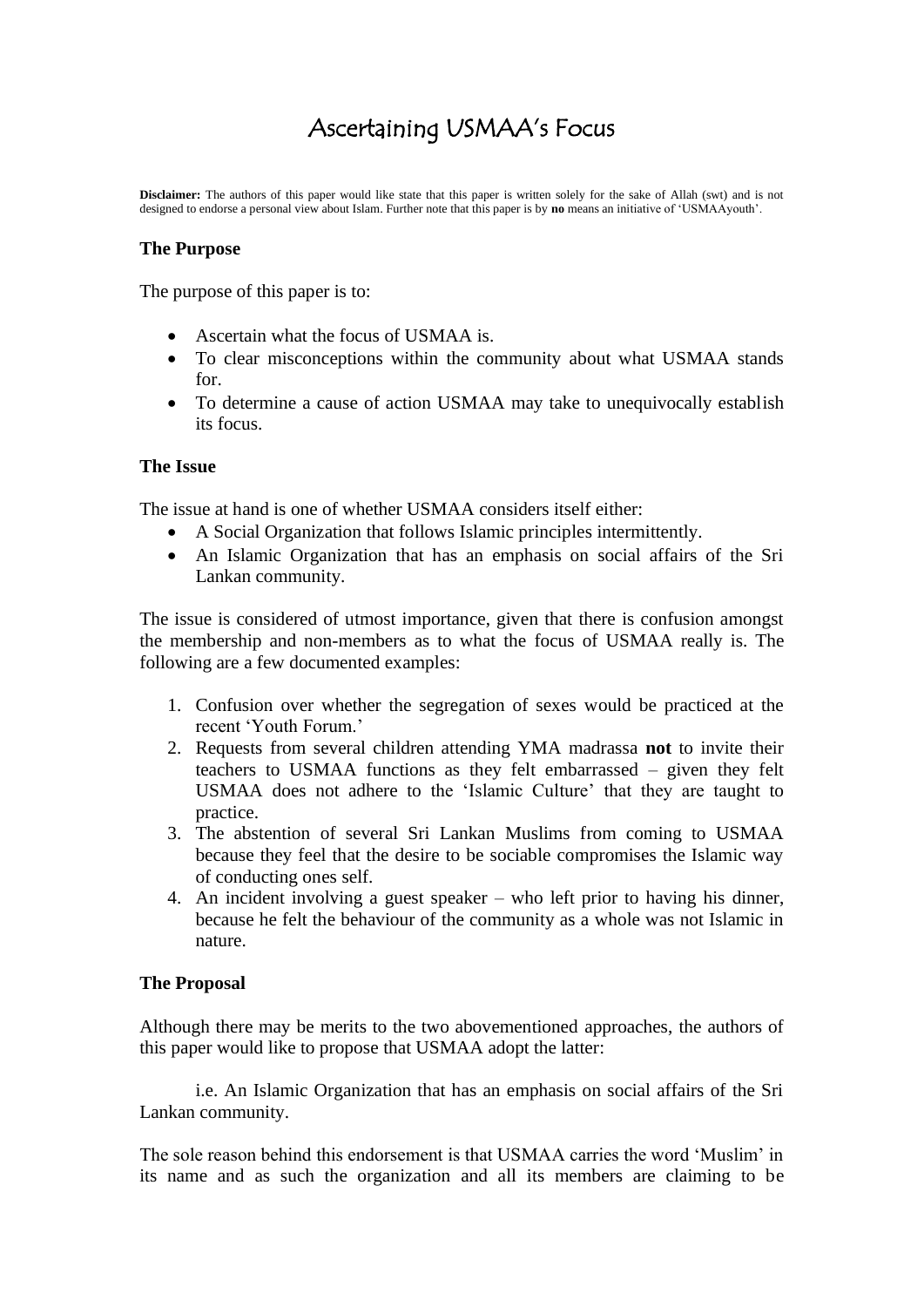representatives of Allah (swt.) As a result of this we are under an obligation to promote the best possible image of the Muslim Akhlaq (character). It is such a lack of character that prompts for example many junior members of this organization to request that we don't invite their teachers to USMAA.

Put simply the proposal is aimed at generating a culture within USMAA that puts Allah (swt) first in all affairs and as such generates a mindset that when one serves this community they are doing so for the sake of Allah (swt). Although one may think that such is the condition at present, the reality as evidenced by the great difficulty in filling positions in the committee is that individuals do not come to this realisation.

Values that are being endorsed in this proposal would appear to be enshrined within the constitution. However, it is unfortunate that the community hasn't made a conscious effort to achieve them. Thus, this proposal is aimed at changing this situation.

Such a proposal will inevitably give rise to numerous questions and points of discussion. The authors have tried to address the following:

## *1. How will we determine what the proper Islamic principles are to follow given there is a diversity of views within this society?*

Firstly we must acknowledge that there is a diversity of views within this society and that potentially, conflict may arise if one party tries to impose their viewpoint over the other. It is for this reason that we suggest that USMAA act on a basis that is fair for all and find a point in the religion that no one individual can dispute. If one looks to the last sermon of the Prophet Muhammad (saw) he states:

'I leave behind me two things, the Quran and my example, the Sunnah, if you follow these two you will never go astray.'

Thus, we propose that USMAA make a conscious effort to follow the Quran and the Sunna in **all** of its affairs.

The authors of this report would at this point like to state that they are in no position to interpret the Quran and Sunnah themselves for their knowledge about the religion is limited. This would appear to hold true for the whole of the organization and as such it is frivolous for us to argue on points of religion. It is for this reason that we propose to obtain guidance from those within the greater Australian Muslim community that have a greater understanding about the religion (this point will be explained further in the 'Proposed action' section.)

# *2. How Should USMAA have the right to tell an individual how to conduct themselves?*

The proposal is not one of reforming the individual; it is more about reforming the organization as a whole, in a manner that is most pleasing to Allah (swt.) Thus, the proposal is about USMAA having structures in place that promote an image of this being an institution that does not compromise Islam, whilst going about fulfilling its objectives.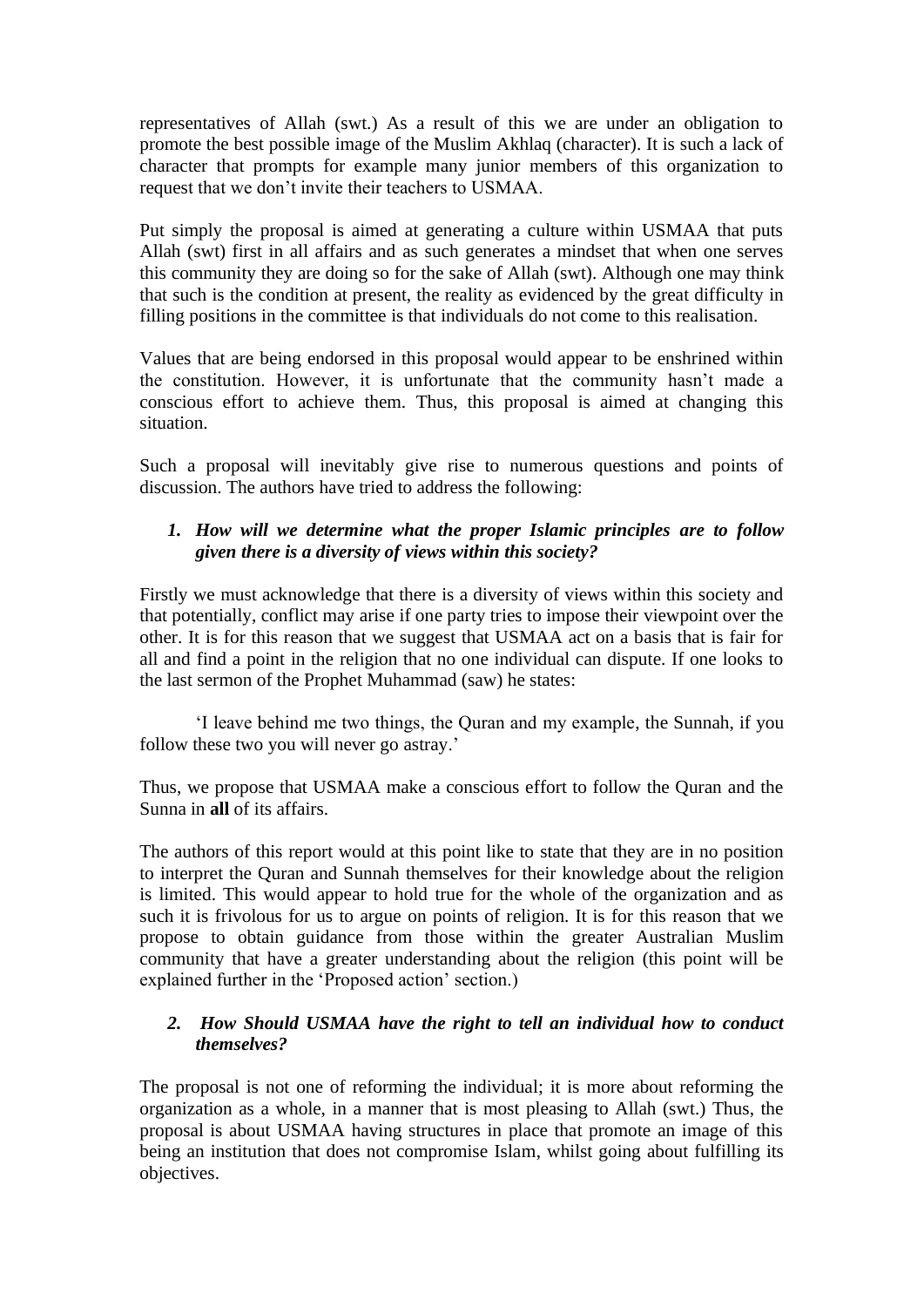#### **Proposed Action**

The Authors believe that before USMAA can observe any practical change, it is important that we are educated and understand the religion first. We propose that we follow the "Educate-Appreciate-Implement" process.

Through our observation within the general community, there is a tendency to view Islam as a prescriptive set of rules that tells an individual what to do and what not to do. Although this is true, it is but a mere aspect of Islam. Unless one gains an understanding of who Allah (swt) truly is, then such rules and regulations only seem like a burden that merely acts to restrict oneself. It is imperative that we appreciate the religion for the great benefit it has conferred upon us, so that we may begin to implement the laws of Allah (swt) in the workings of this association in a more conscious manner that is pleasing to the entire membership.

It is for this reason that the authors undertake to organise a series of lectures on the following topics:

- The true meaning of "La ilaha Ilalah."
- What is the purpose of life?
- The importance of adhering to the Sunnah of the prophet Muhammad (saw.)
- Brotherhood.
- How does the Quran apply to my life?

The logistics of when these lectures will take place needs to be determined. One possible suggestion may be to conduct them in conjunction with USMAA functions. However, we acknowledge that this is a matter to be decided by the new committee.

Inshallah, it is hoped that following the educative process, the whole membership will have an appreciation for the beauty in Islam and thus we may **begin** to generate a culture within this institution that is most pleasing to Allah (swt.) Ameen.

**Submitted by:** Sis Rifka Naufal Bro Rizwan Mohinudeen Bro Adel Mohamed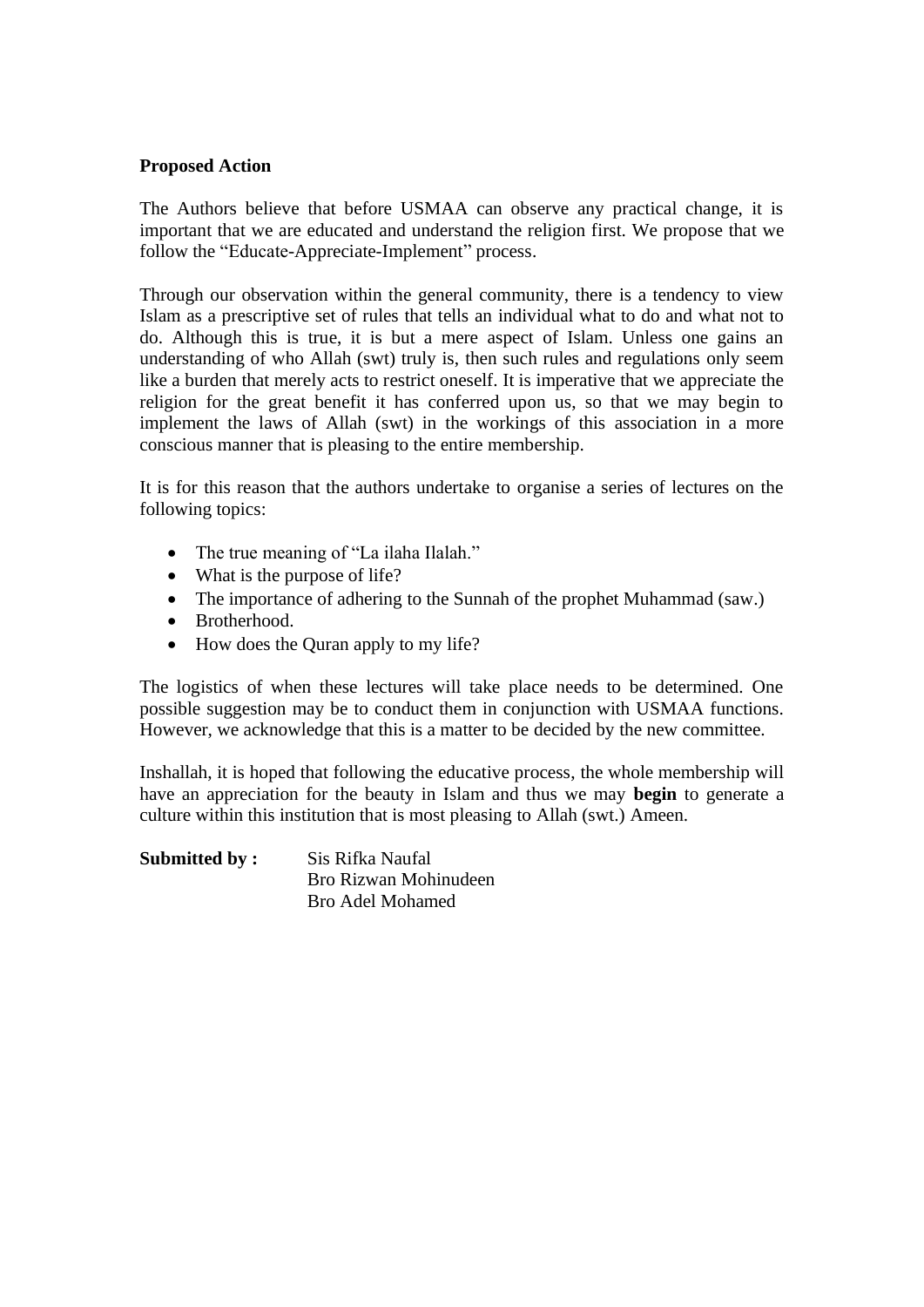# Ascertaining USMAA's Focus **Tamil version of this document could be obtained from the authors on request**

**Disclaimer:** The authors of this paper would like state that this paper is written solely for the sake of Allah (swt) and is not designed to endorse a personal view about Islam. Further note that this paper is by **no** means an initiative of 'USMAAyouth'.

#### **The Purpose**

The purpose of this paper is to:

- Ascertain what the focus of USMAA is.
- To clear misconceptions within the community about what USMAA stands for.
- To determine a cause of action USMAA may take to unequivocally establish its focus.

#### **The Issue**

The issue at hand is one of whether USMAA considers itself either:

- A Social Organization that follows Islamic principles intermittently.
- An Islamic Organization that has an emphasis on social affairs of the Sri Lankan community.

The issue is considered of utmost importance, given that there is confusion amongst the membership and non-members as to what the focus of USMAA really is. The following are a few documented examples:

- 1. Confusion over whether the segregation of sexes would be practiced at the recent 'Youth Forum.'
- 2. The abstention of several Sri Lankan Muslims from coming to USMAA because they feel that the desire to be sociable compromises the Islamic way of conducting ones self.

# **The Proposal**

Although there may be merits to the two abovementioned approaches, the authors of this paper would like to propose that USMAA adopt the latter:

i.e. An Islamic Organization that has an emphasis on social affairs of the Sri Lankan community.

The sole reason behind this endorsement is that USMAA carries the word 'Muslim' in its name and as such the organization and all its members are claiming to be representatives of Allah (swt.) As a result of this we are under an obligation to promote the best possible image of the Muslim Akhlaq (character).

Put simply the proposal is aimed at generating a culture within USMAA that puts Allah (swt) first in all affairs and as such generates a mindset that when one serves this community they are doing so for the sake of Allah (swt). Although one may think that such is the condition at present, the reality as evidenced by the great difficulty in filling positions in the committee is that individuals do not come to this realisation.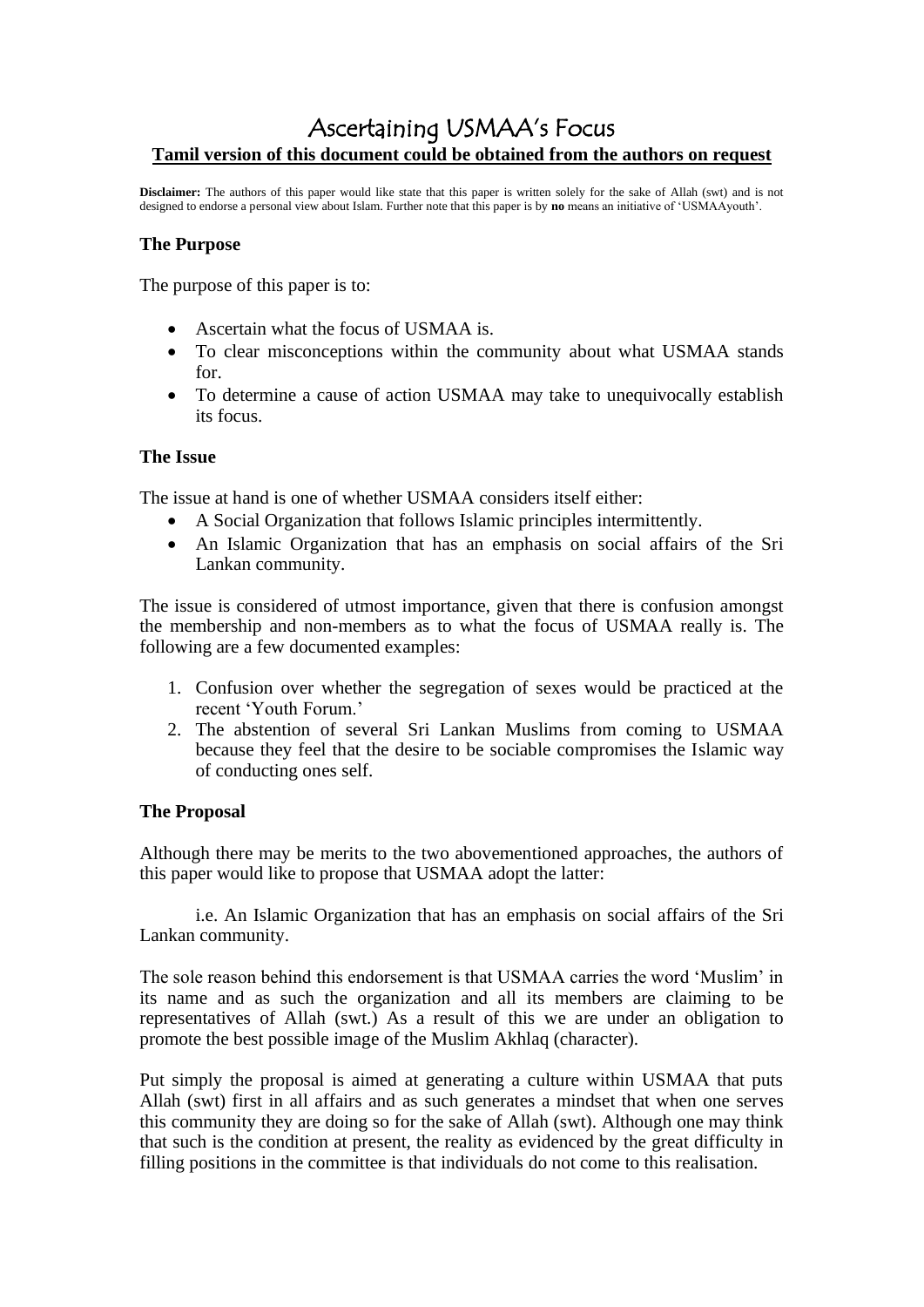Values that are being endorsed in this proposal would appear to be enshrined within the constitution. However, it is unfortunate that the community hasn't made a conscious effort to achieve them. Thus, this proposal is aimed at changing this situation.

Such a proposal will inevitably give rise to numerous questions and points of discussion. The authors have tried to address the following:

# *1. How will we determine what the proper Islamic principles are to follow given there is a diversity of views within this society?*

Firstly we must acknowledge that there is a diversity of views within this society and that potentially, conflict may arise if one party tries to impose their viewpoint over the other. It is for this reason that we suggest that USMAA act on a basis that is fair for all and find a point in the religion that no one individual can dispute. If one looks to the last sermon of the Prophet Muhammad (saw) he states:

'I leave behind me two things, the Quran and my example, the Sunnah, if you follow these two you will never go astray.'

Thus, we propose that USMAA make a conscious effort to follow the Quran and the Sunna in **all** of its affairs.

The authors of this report would at this point like to state that they are in no position to interpret the Quran and Sunnah themselves for their knowledge about the religion is limited. This would appear to hold true for the whole of the organization and as such it is frivolous for us to argue on points of religion. It is for this reason that we propose to obtain guidance from those within the greater Australian Muslim community that have a greater understanding about the religion (this point will be explained further in the 'Proposed action' section.)

#### *2. How Should USMAA have the right to tell an individual how to conduct themselves?*

The proposal is not one of reforming the individual; it is more about reforming the organization as a whole, in a manner that is most pleasing to Allah (swt.) Thus, the proposal is about USMAA having structures in place that promote an image of this being an institution that does not compromise Islam, whilst going about fulfilling its objectives.

# *3. What is USMAA doing that is not Islamic?*

From the onset, the authors would like to state that we do not believe we are in a position to pass judgement about the organisation, as we do acknowledge that our Islamic knowledge is limited. However, there are several issues that are both concerning and confusing to many in the community – but we do not feel it is our prerogative to document these, as this would ultimately result in us passing subjective judgement about the organisation. Nevertheless, what we would like to see is USMAA develop a culture based on **Taqwa**. As a consequence we hope that a genuine sense of brotherhood is practiced and that the organisation does things solely for the sake of Allah (swt) – using the guidance he has provided us with through the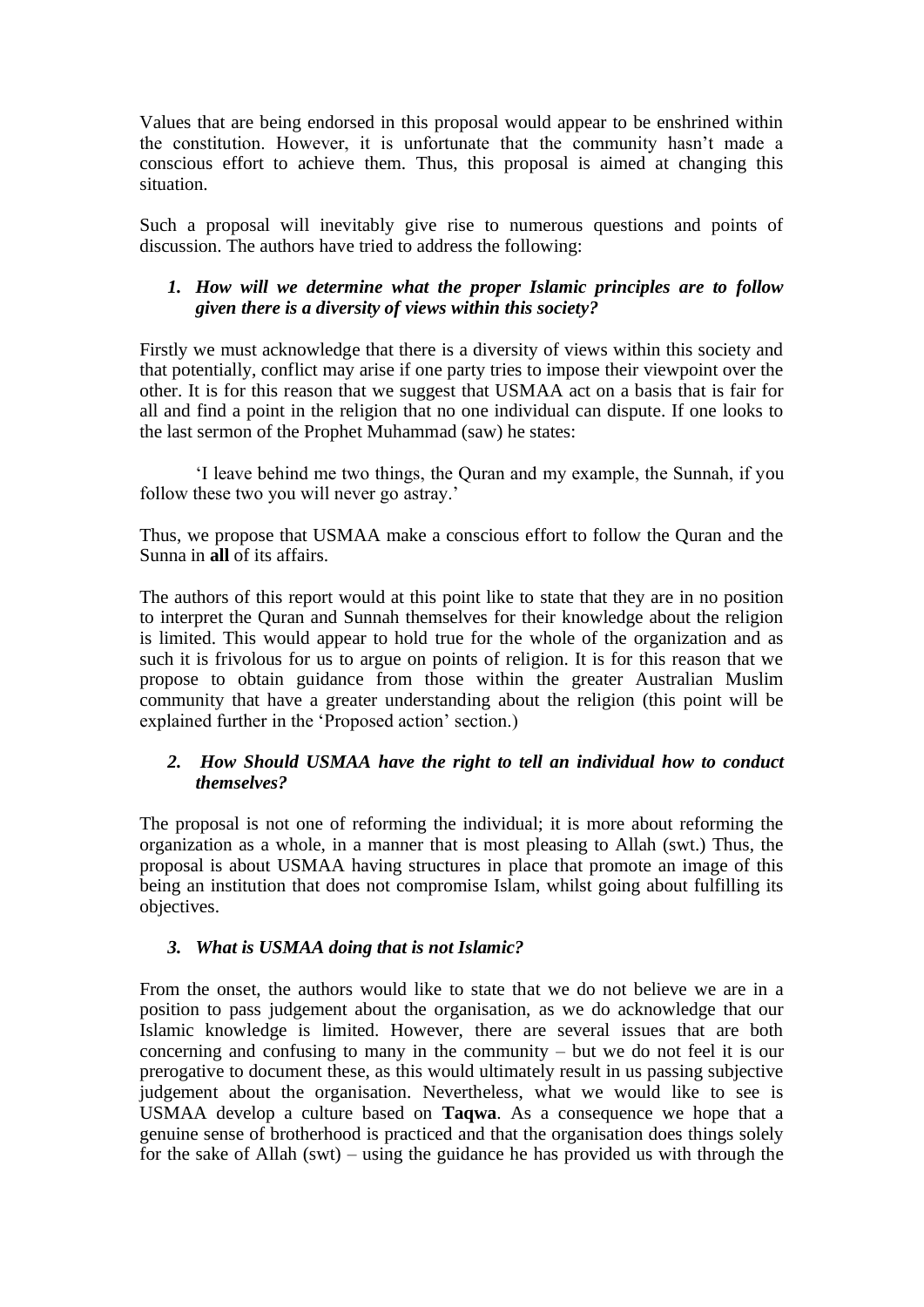Quran and Sunnah as the basis for decisions made and practices followed in the operation of this organisation.

#### **Proposed Action**

The Authors believe that before USMAA can observe any practical change, it is important that we are educated and understand the religion first. We propose that we follow the "Educate-Appreciate-Implement" process.

Through our observation within the general community, there is a tendency to view Islam as a prescriptive set of rules that tells an individual what to do and what not to do. Although this is true, it is but a mere aspect of Islam. Unless one gains an understanding of who Allah (swt) truly is, then such rules and regulations only seem like a burden that merely acts to restrict oneself. It is imperative that we appreciate the religion for the great benefit it has conferred upon us, so that we may begin to implement the laws of Allah (swt) in the workings of this association in a more conscious manner that is pleasing to the entire membership.

It is for this reason that the authors undertake to organise a series of lectures on the following topics:

- The true meaning of "La ilaha Ilalah."
- What is the purpose of life?
- The importance of adhering to the Sunnah of the prophet Muhammad (saw.)
- Brotherhood.
- How does the Quran apply to my life?

Please note, the authors do not in any way object to other members of the organisation endorsing speakers of their own providing that the individual is one who is able to back up his/her claims with the accepted sources of Islamic information/rulings (i.e. Quran, Sunnah and the 'consensus' of the Ulama (scholars).) Our sole concern is that one who addresses the community not be an individual who speaks primarily based on what their personal opinions may be on various topics.

The logistics of when these lectures will take place needs to be determined. One possible suggestion may be to conduct them in conjunction with USMAA functions. However, we acknowledge that this is a matter to be decided by the new committee.

Inshallah, it is hoped that following the educative process, the whole membership will have an appreciation for the beauty in Islam and thus we may **begin** to generate a culture within this institution that is most pleasing to Allah (swt.)

#### **Summary**

This paper proposes that USMAA become an organisation that utilises the Quran and Sunnah as the main source of information and guidance when making decisions as to its operation. This is not to say that the organisation needs to abandon its current objectives. To the contrary, this proposal is aimed at promoting the current objectives